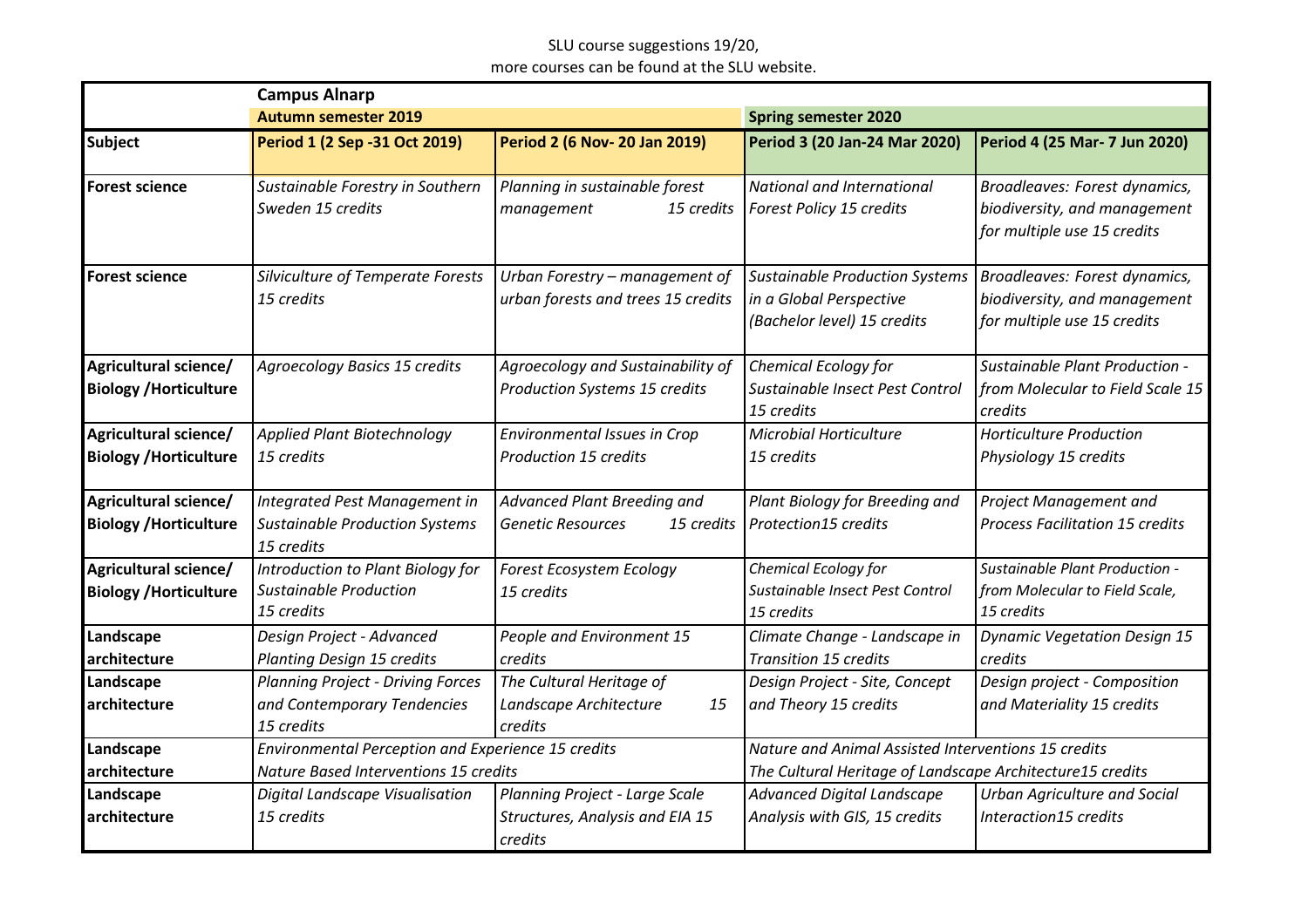## SLU course suggestions 19/20, more courses can be found at the SLU website.

| <b>Campus Uppsala</b>      |                                     |                                       |                                                      |                                                                   |
|----------------------------|-------------------------------------|---------------------------------------|------------------------------------------------------|-------------------------------------------------------------------|
|                            | <b>Autumn semester 2019</b>         |                                       | <b>Spring semester 2020</b>                          |                                                                   |
|                            | Period 1 (2 Sep -31 Oct 2019)       | <b>Period 2 (6 Nov-20 Jan 2019)</b>   | Period 3 (20 Jan-24 Mar 2020)                        | Period 4 (25 Mar- 7 Jun 2020)                                     |
|                            |                                     |                                       |                                                      |                                                                   |
| <b>Agriculture/Biology</b> | Soil water processes in             | Environmental geochemistry            |                                                      | Soil biology and biogeochemical Field course in collaboration and |
|                            | agroecosystems                      | 15 credits                            | cycles<br>15                                         | learning in natural resource                                      |
|                            | 15 credits                          |                                       | credits                                              | 15 credits<br>management                                          |
|                            | <b>150 ECTS</b>                     | <b>150 ECTS</b>                       | <b>150 ECTS</b>                                      | <b>180 ECTS</b>                                                   |
| <b>Agriculture/Biology</b> | Introduction to Plant Biology for   | Genetic diversity and plant           | Plant Biology for Breeding and                       | Sustainable Plant Production -                                    |
|                            | <b>Sustainable Production</b>       | breeding 15 credits                   | Protection                                           | from Molecular to Field Scale                                     |
|                            | 15 credits 120 ECTS                 | <b>180 ECTS</b>                       | 15 credits<br><b>120 ECTS</b>                        | 15 credits 120 ECTS                                               |
| <b>Animal science</b>      | Animal Science - A Scientific       | Genome analysis 15 credits            | <b>Production Biology 15 credits</b>                 | Animal genetics - health,                                         |
|                            | Approach 15 credits 180 ECTS        | <b>180 ECTS</b>                       | <b>180 ECTS</b>                                      | behaviour and welfare 180 ECTS                                    |
| <b>Animal science</b>      | Animal Nutrition - health,          | <b>Nutritional Physiology</b>         | Animal Environment, Welfare                          | Feed science and forage                                           |
|                            | behaviour and welfare 120 ECTS      | 15 credits 180 ECTS                   | and Housing 180 ECTS                                 | production 180 ECTS                                               |
| <b>Animal science</b>      | Designing breeding programmes       | Animal Welfare and Behaviour 15       | <b>Bioinformatics 15 credits</b>                     | Animal genetics - health,                                         |
|                            | 15 credits                          | credits                               |                                                      | behaviour and welfare<br>15                                       |
|                            | <b>180 ECTS</b>                     | <b>120 ECTS</b>                       | <b>180 ECTS</b>                                      | credits 180 ECTS                                                  |
| <b>Economy (Economics)</b> | <b>Econometrics and Programming</b> | <b>Management of Biological</b>       | Microeconomics and its                               | 20th Century Agricultural                                         |
|                            | (Bachelor level)<br>15 credits      | Resources 7,5 credits / Economic      | Applications in Agricultural and                     | Economy and Politics 7,5 credits                                  |
|                            |                                     | <b>Growth and Sustainable</b>         | <b>Environmental Economics</b>                       | Environmental Policy 7,5                                          |
|                            |                                     | Development<br>7,5                    | (Bachelor level) 15 credits                          | credits                                                           |
|                            |                                     | credits 180 ECTS                      |                                                      | <b>180 ECTS</b>                                                   |
| <b>Economy (Business</b>   | <b>Sustainability and Financial</b> | Leadership and sustainability         | Value Chains and Networks in                         | <b>Innovation and Sustainability</b>                              |
| economics)                 | reporting15 credits                 | 15 credits                            | the Bio-Economy 15 credits                           | 7.5 credits/ Agricultural                                         |
|                            |                                     |                                       |                                                      | cooperatives7.5 credits                                           |
|                            | <b>180 ECTS</b>                     | <b>180 ECTS</b>                       | <b>180 ECTS</b>                                      | <b>180 ECTS</b>                                                   |
| <b>Economy (Business</b>   | Quantitative finance                | <b>Production economics</b>           | Thesis 30 credits( Supervisor at SLU an requirement) |                                                                   |
| economics)                 | 15 credits 180 ECTS                 | 15 credits 180 ECTS                   |                                                      |                                                                   |
| <b>Food Science</b>        | Prospects and challenges for        | <b>Human Nutrition and Physiology</b> | <b>Plant Food Science</b>                            | <b>Animal Food Science</b>                                        |
|                            | sustainable food systems<br>15      | 15 credits                            | 15 credits                                           | 15 credits                                                        |
|                            | credits 180 ECTS                    | <b>120 ECTS</b>                       | <b>120 ECTS</b>                                      | <b>120 ECTS</b>                                                   |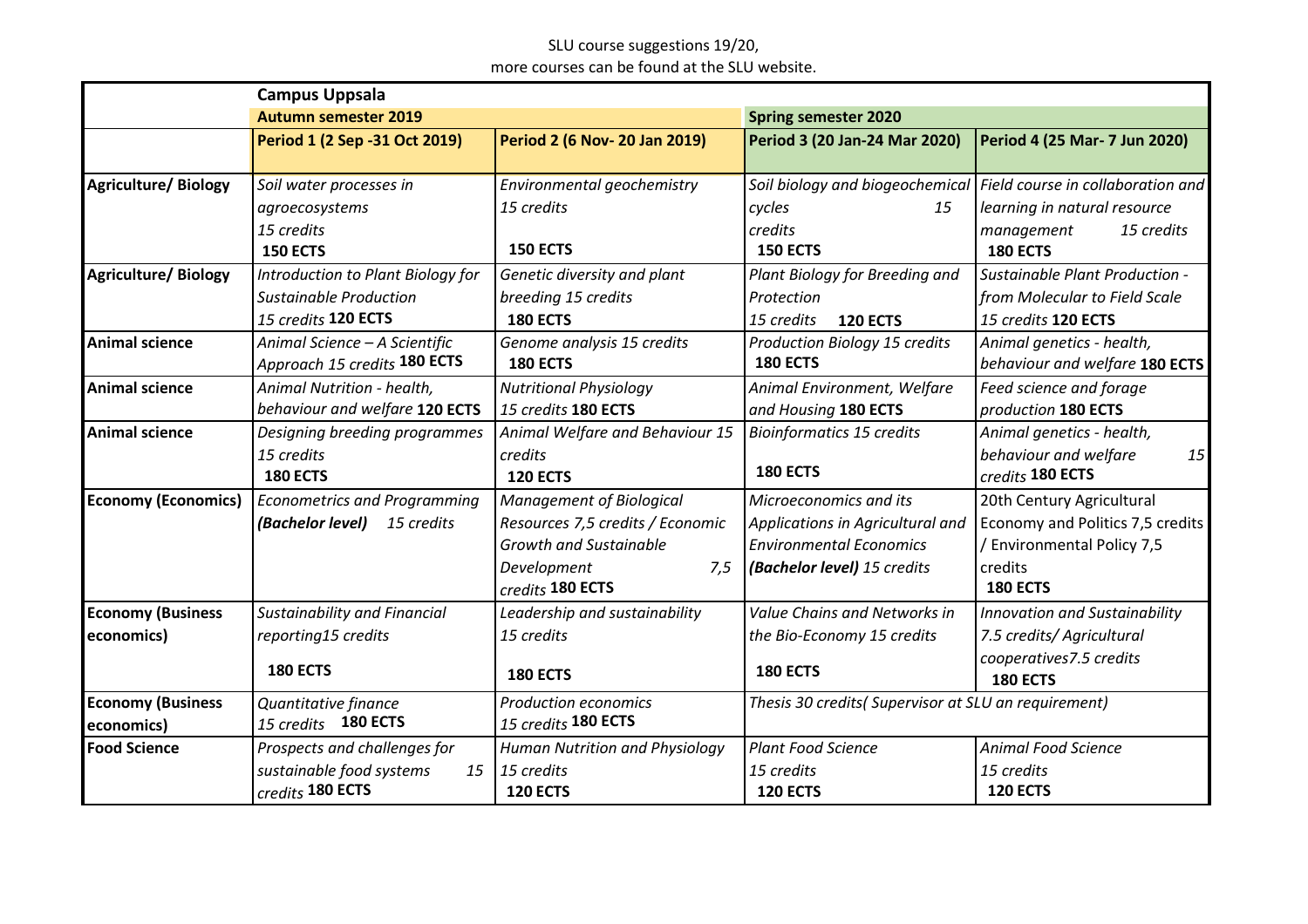# SLU course suggestions 19/20,

more courses can be found at the SLU website.

| <b>Food Science</b>                                       | Food Chemistry and Food Physics<br>(Bachelor level) 15 credits                                                         | Food microbiology, quality<br>management and food law<br>(Bachelor level) 15 credits                  | Plant Food Science 15 credits                                                              | <b>Food Technology</b><br>(Bachelor<br>level) 15 credits                                |
|-----------------------------------------------------------|------------------------------------------------------------------------------------------------------------------------|-------------------------------------------------------------------------------------------------------|--------------------------------------------------------------------------------------------|-----------------------------------------------------------------------------------------|
| Landscape<br>architecture                                 | Landscape architecture: History,<br>theory and practice<br>15 credits                                                  | Studio - Landscape architecture<br>for sustainable urban design 15<br>credits                         | Roles and methods for<br>landscape architecture in<br>comprehensive planning<br>15 credits | Experimental student project in<br>landscape architecture<br>15<br>credits              |
| Landscape<br>architecture                                 | Landscape planning in theory and Studio - Landscape architecture<br>practice 15 credits                                | and urban space 15 credits                                                                            | Studio - Large scale landscape<br>project 15 credits                                       | Studio - Urban ecology for<br>landscape architecture<br>15<br>credits                   |
|                                                           | <b>Environmental science</b> Ecology for Fish Management<br>and Conservation 15 credits                                | Principles of Fisheries Science<br>15 credits                                                         | <b>Safe Nutrient Recycling</b><br>15 credits                                               | Environmental assessment<br>15 credits                                                  |
| <b>Environmental science</b>                              | Introduction to environmental<br>communication - Society, social<br>interaction and communicative<br>skills 15 credits | Society and environment,<br>credits + Systems analysis for<br>sustainable development<br>5<br>credits | 10 Conflict, democracy and<br>facilitation 15 credits                                      | <b>Interdisciplinary Practice</b><br>15 credits                                         |
|                                                           | Environmental science   Soil water processes in<br>agroecosystems<br>15 credits                                        | Plant-microbe interactions<br>15 credits                                                              | Soil biology and<br>biogeochemical cycles<br>15 credits                                    | Sustainable Plant<br>Production - from<br><b>Molecular to Field Scale</b><br>15 credits |
| <b>Rural Development/</b><br><b>Environmental science</b> | The Context and Process of<br>Research $I + II$ : Theories and<br>Methods 7,5 +7,5 credits                             | The Process of Research:<br>Qualitative Methods, Data<br>Analysis and Academic Writing<br>15 credits  | The Practice of Rural<br>Development 15 credits                                            | Global food systems and food<br>security 15 credits                                     |
| <b>Rural Development</b>                                  | Rurality, Livelihood and Gender<br>15 credits                                                                          | <b>Governance of Natural Resources</b><br>15 credits / International rural<br>development 15 credits  | Master thesis in Rural Development and Natural Resource<br>Management 30 credits           |                                                                                         |